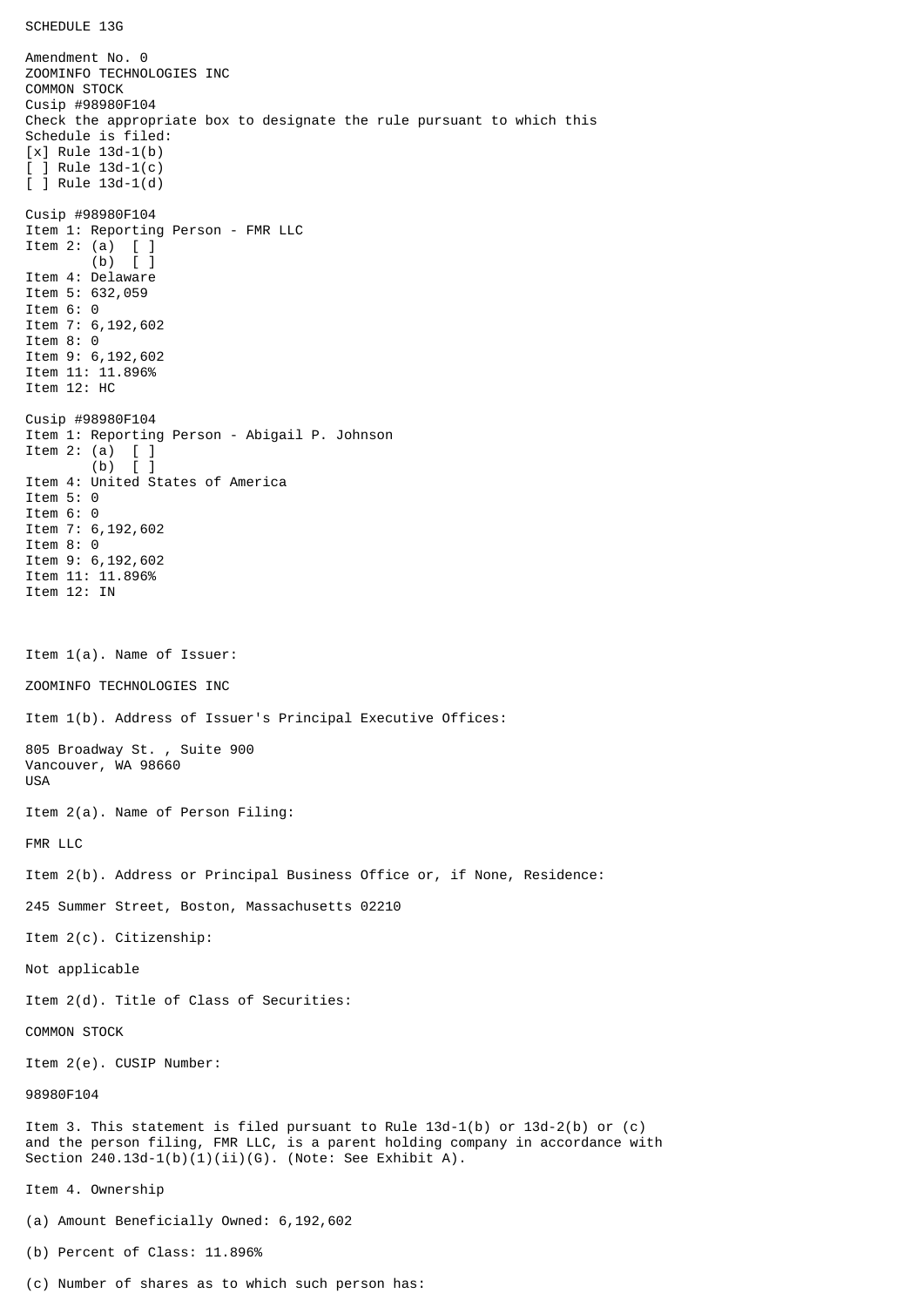(i) sole power to vote or to direct the vote: 632,059

(ii) shared power to vote or to direct the vote: 0

(iii) sole power to dispose or to direct the disposition of: 6,192,602

(iv) shared power to dispose or to direct the disposition of: 0

Item 5. Ownership of Five Percent or Less of a Class.

Not applicable.

Item 6. Ownership of More than Five Percent on Behalf of Another Person.

One or more other persons are known to have the right to receive or the power to direct the receipt of dividends from, or the proceeds from the sale of, the COMMON STOCK of ZOOMINFO TECHNOLOGIES INC. No one other person's interest in the COMMON STOCK of ZOOMINFO TECHNOLOGIES INC is more than five percent of the total outstanding COMMON STOCK.

Item 7. Identification and Classification of the Subsidiary Which Acquired the Security Being Reported on By the Parent Holding Company.

See attached Exhibit A.

Item 8. Identification and Classification of Members of the Group.

Not applicable.

Item 9. Notice of Dissolution of Group.

Not applicable.

Item 10. Certifications.

By signing below I certify that, to the best of my knowledge and belief, the securities referred to above were acquired and are held in the ordinary course of business and were not acquired and are not held for the purpose of or with the effect of changing or influencing the control of the issuer of the securities and were not acquired and are not held in connection with or as a participant in any transaction having that purpose or effect.

Signature

After reasonable inquiry and to the best of my knowledge and belief, I certify that the information set forth in this statement is true, complete and correct.

July 9, 2020 Date

/s/ Kevin M. Meagher Signature

Kevin M. Meagher Duly authorized under Power of Attorney effective as of September 28, 2018, by and on behalf of FMR LLC and its direct and indirect subsidiaries\*

\* This power of attorney is incorporated herein by reference to Exhibit 24 to the Schedule 13G filed by FMR LLC on October 9, 2018, accession number: 0000315066-18-002414.

Exhibit A

Pursuant to the instructions in Item 7 of Schedule 13G, the following table lists the identity and Item 3 classification, if applicable, of each relevant entity that beneficially owns shares of the security class being reported on this Schedule 13G.

Entity ITEM 3 Classification

FIAM LLC IA Fidelity Institutional Asset Management Trust Company BK Fidelity Management & Research Company LLC \* IA Strategic Advisers LLC IA